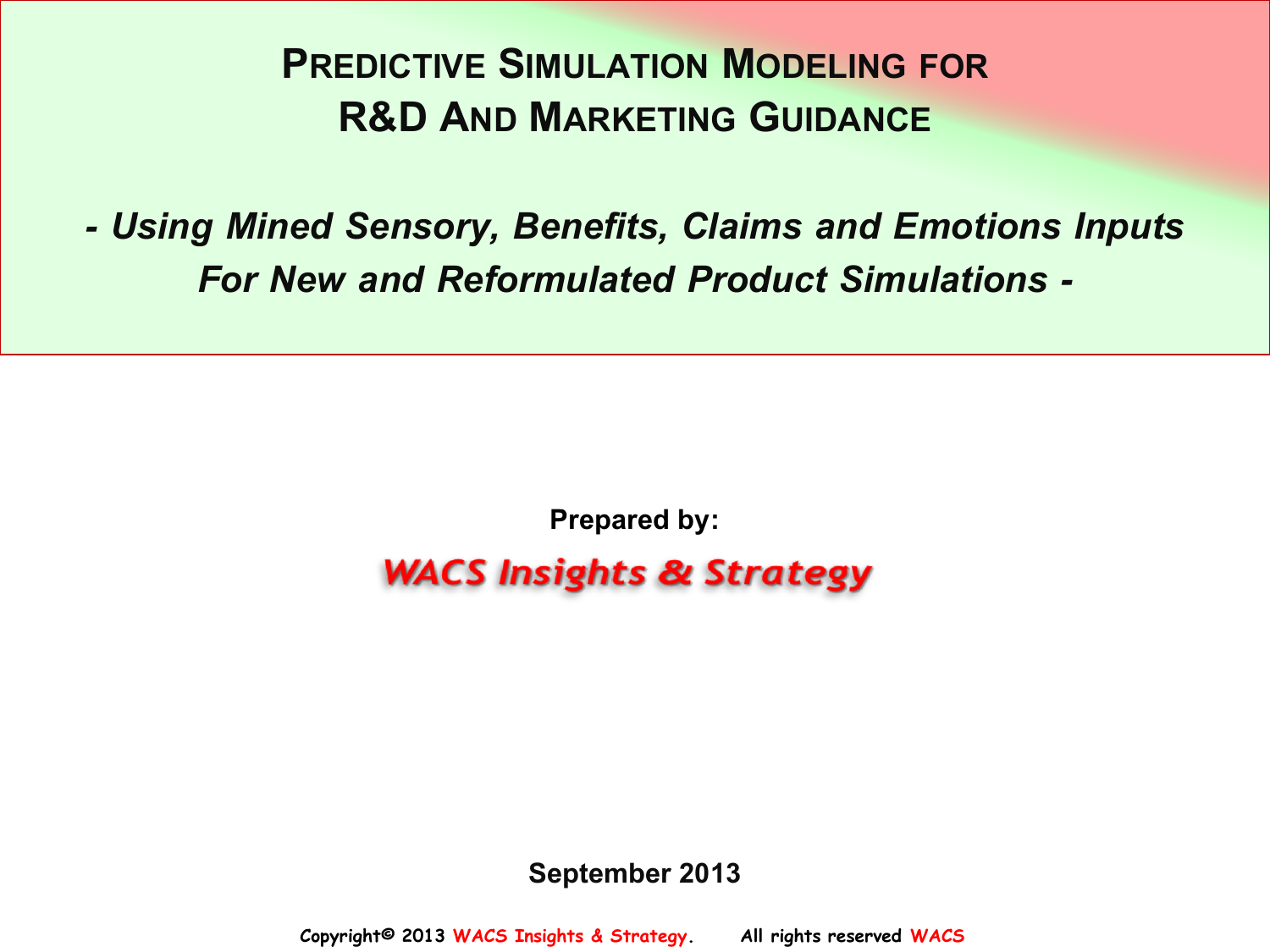### **BACKGROUND**

Several WACS I&S clients have expressed interest in conducting predictive modeling in lieu of actual consumer product testing or other types of attitudinal and behavioral survey research. These organizations want to offset the expense of conducting actual research studies by undertaking a program of data mining specifically, modeling previously collected consumer response, plus attitudinal, behavioral and emotional response data to simulate future marketplace response to new and reformulated products, or marketing and messaging tactics.

- From their previous work, our clients have accumulated abundant data sets consisting of emotions, benefits/claims variables and sensory attributes. There exists an opportunity to statistically model these variables to create algorithms which will be used to simulate new and reformulated product marketplace scenarios. There are some dependent variables that already exist (e.g., market share, trial rate, sales revenue, purchase interest), also some other interesting ones that we can create (e.g., competitive share and trial, volumetric spending, etc.).
- The following will outline the procedures, methods, applications, requirements, and timing which factor into the development and implementation of this modeling/simulation capability.
- **WACS I & S** has had great success using the following plan of action as a dynamic optimization tool for optimization of overall R&D and marketing efforts.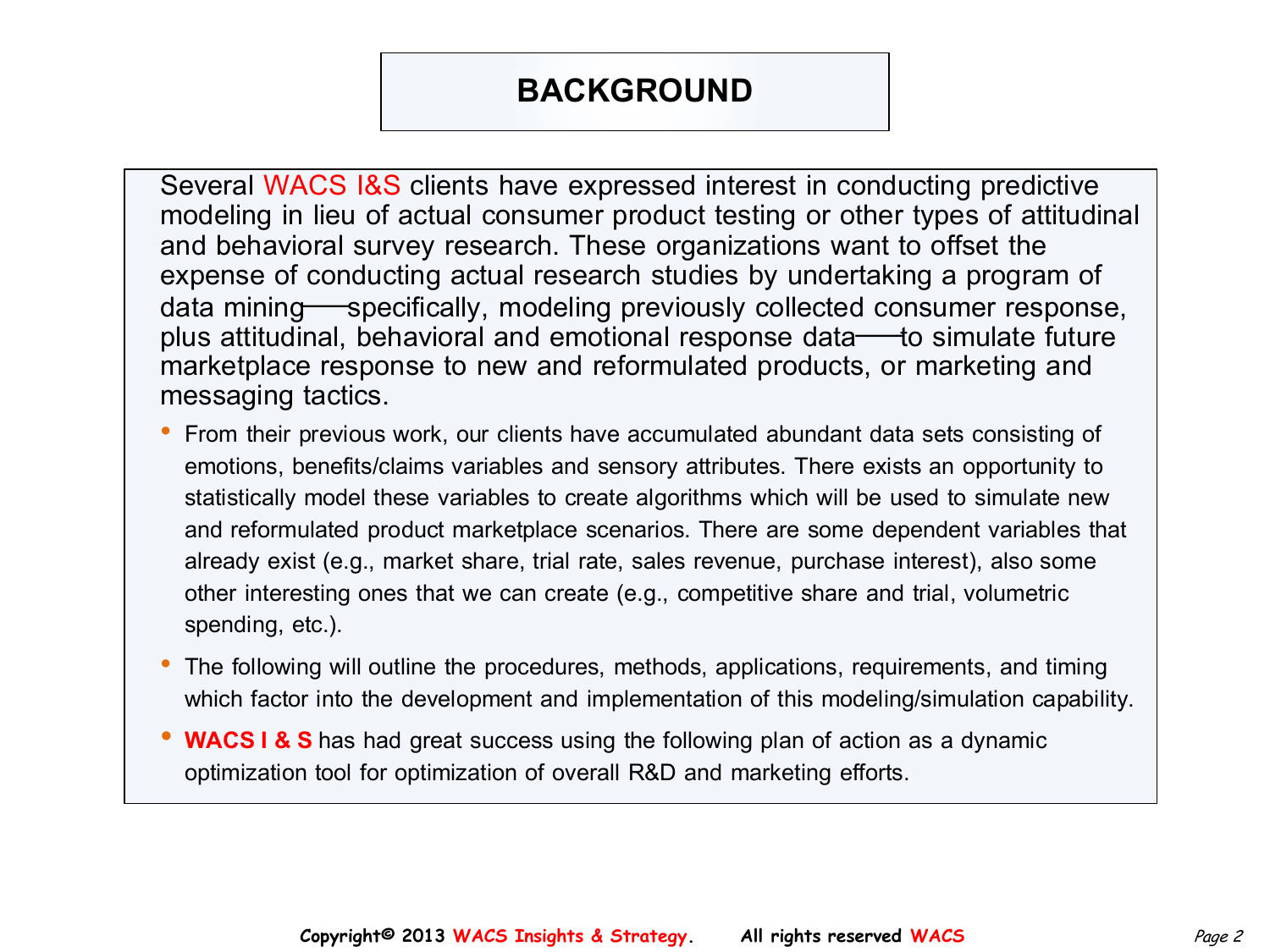### **WACS I & S' CASE HISTORY MODELING EXPERTISE**

**WACS Insights & Strategy** has accrued extensive case history experience in data mining and simulation modeling, for many of its clients.

- We have succeeded at linking independent variables (emotional brand perceptions and rational end-benefits, sensory attributes) with dependent variable decision-making measures such as purchase intention, brand choice, market share, brand loyalty, volumetric spending.
- We have developed Bayesian models needed to simulate strategies for product development, marketing and branding.
- As a result of this experience, **WACS I & S** brings a powerful learning curve to any client's modeling program which is designed to guide corporate Marketing and R&D teams.
- Utilized predictive model which was instrumental in identifying the points of share leakage for our financial services, packaged goods, HBA, toys and telecom clients.
- Provided blueprints which led to development and launches of several of our clients' new, reformulated or repositioned brands:
	- Confectionary, frozen confectionary
		- Communications infrastructure software products
	- $\overline{v}$  Men's shaving products<br> $\overline{v}$  Home entertainment
	- Home entertainment<br>Office document handling
	-
	- $\checkmark$  Financial services, life insurance, money transfers and wiring
		- Radio listenership
		- Fast food and restaurants
		- Online auto car buying tool
		- Auto warranty Auto rental
		-
		- Toys and videogames
	- Breakfast foods
	- **Fragrance**
	- Alcoholic beverages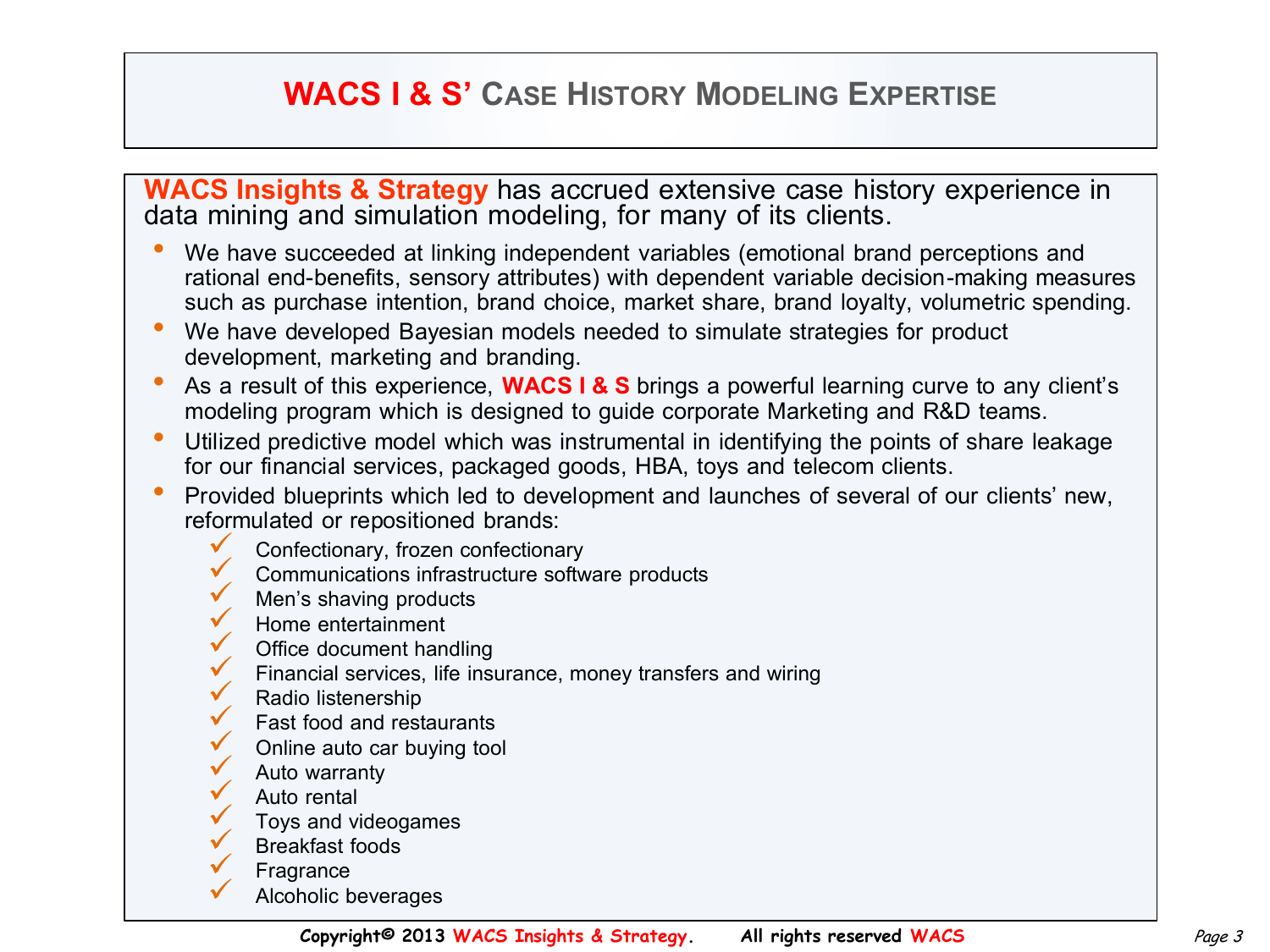## **OVERVIEW OF WHAT WE DELIVER**

**WACS I & S** simulated modeling provides a comprehensive toolset for simulating market shares of products based on their key attributes, a simulation capability that will reveal resulting market share, trial potential, purchase interest scores based on the 'what if' inclusions of specified, select product claims, benefits, sensory, and emotional variables which we will have factored into in a regression equation based algorithm.

- Using backlog of attributes (emotions, benefits/claims variables and sensory attributes):
	- ◆ E.G., if R&D wanted to pursue development of a new product which contained and delivered a sub-set of attributes (hypothetical) #'s 17, 23, 34, 45, 56, 57, 63, 65, 89, 94, 97, 101, 109,111 and 122, it will be important to know in advance what the impact of this attribute set would be on market share, trial , sales volume and purchase interest.
	- Also, response to competitive reply can also be obtained. A market simulation delivered by **WACS I & S** would provide an optimized response.
	- All simulations and predictions would be provided by total sample, by heavy users, by age target—by any behavioral, attitudinal or demographic segment contained and developed in any previous studies from which we mine relevant back data.
- Any number of such simulations can be implemented, using sub-set combinations of the array of total attribute inputs.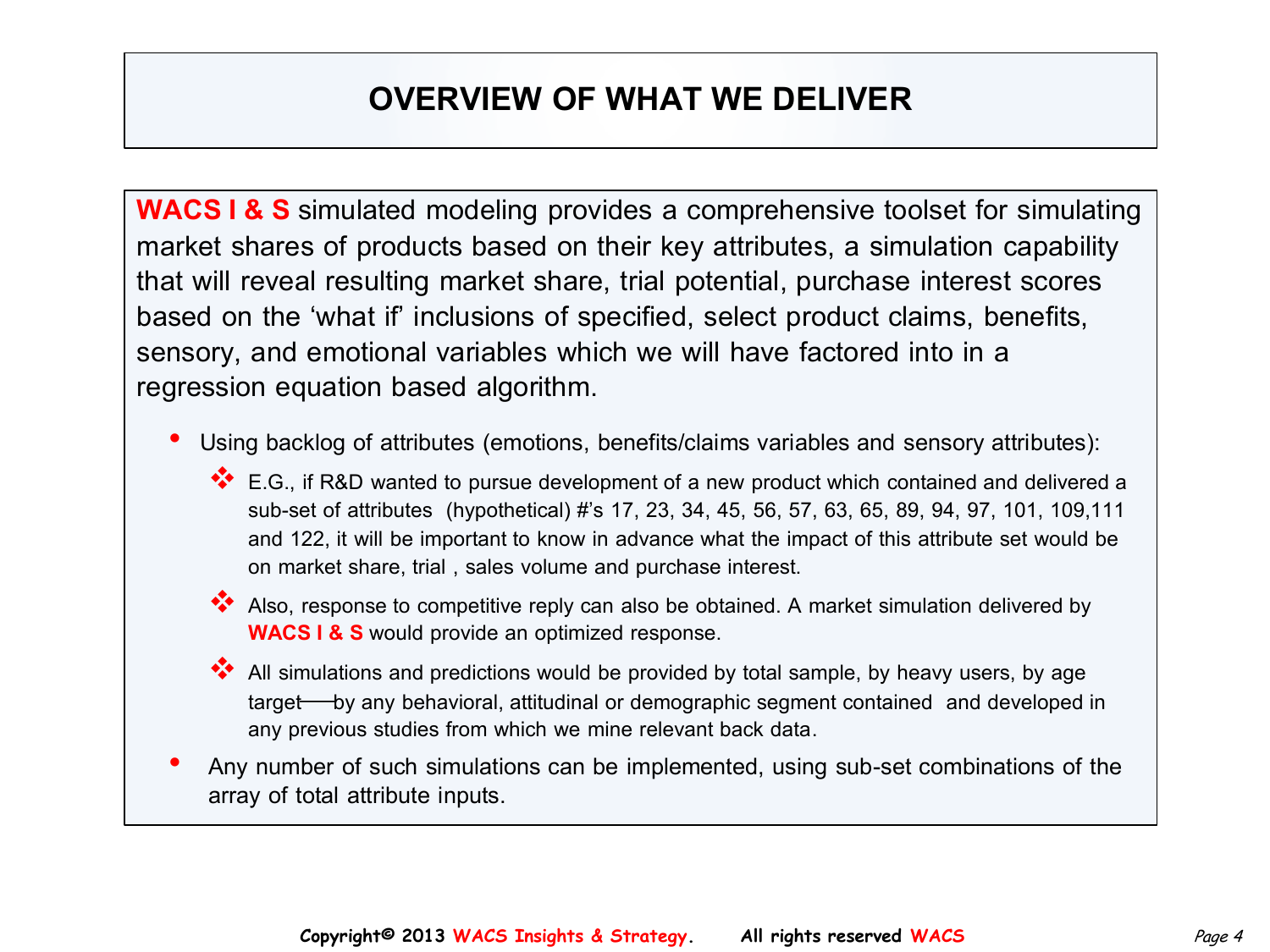## **GENERAL OVERVIEW OF PROCEDURE**

To achieve an optimized product, first, we'd need to develop a deeper understanding of consumer response to products in the category, as embodied in all previous relevant studies and tests—we would need to understand all of the sensory, benefits, claims, emotional attributes and characteristics which drive consumer preference. To accomplish this, the following steps would be taken:

#### **For Building the Model Simulator:**

- 1. Stakeholders' meeting to uncover basic brand management needs, expectations relative to this program
- 2. Investigate the homogeneity of consumer data through hierarchical cluster analysis.
- 3. Perform preference mapping analysis. This is a method that provides product development directions for developers (R&D) to see a whole picture of products, liking and relevant descriptors.
- 4. Conduct descriptive analysis to objectively characterize sensory attributes and to relate this to preference ratings.
- 5. Develop internal preference and external preference maps to gain insights about the direction and intensity of individual consumer preferences for the sensory attributes and other attributes. In this regard, we will use Two external preference mapping techniques, Two-step Cluster Analysis (TCA) followed by Generalized Procrustes Analysis (GPA).
- 6. Conduct a multivariate analysis to examine the relationships between descriptive sensor and sensory preference data and between descriptive packaging and other consumer data.
- 7. Perform a Landscape Segmentation Analysis (LSA) or hierarchical cluster analysis (HCA) of sensory preference data in order to classify consumers and identify drivers of acceptance.
- 8. Develop a Bayesian network that describes the overall market.
- 9. Perform the optimization in order to determine the optimal level of each attributes and the unique product configurations, as well as the baseline product scenarios.
- 10.Separate all variables into Market Variables and Scenario Variables.
- 11.Testing the model by predicting preference for other similar products within the range of the calibration samples used to build the model.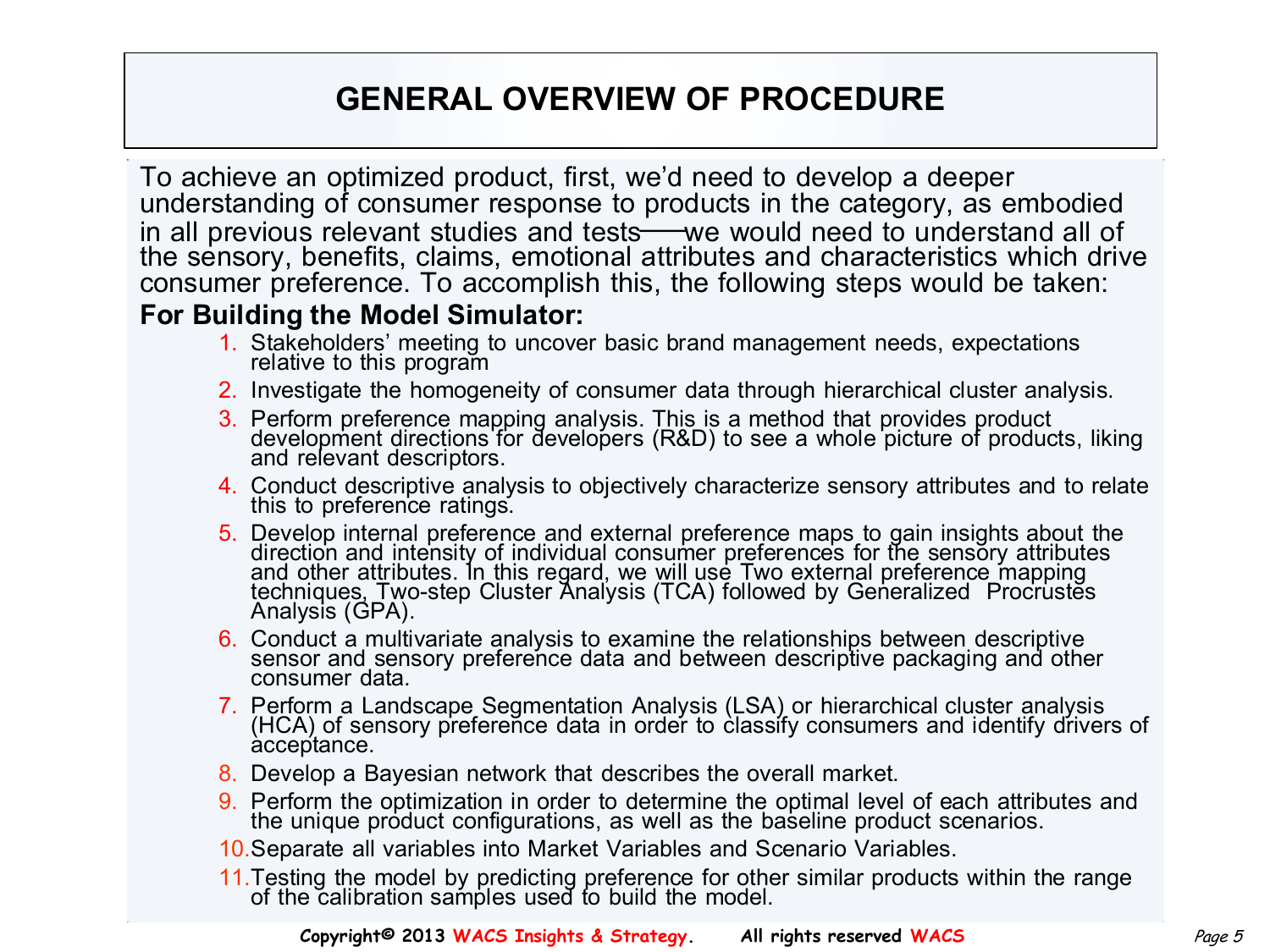## **GENERAL OVERVIEW OF PROCEDURE (cont.)**

#### **For Simulation and Optimization:**

- 1. Simulate Market Share generated by brand prototype with the Bayesian Market Simulator.
- 2. Perform Substitution and Cannibalization Effect analysis.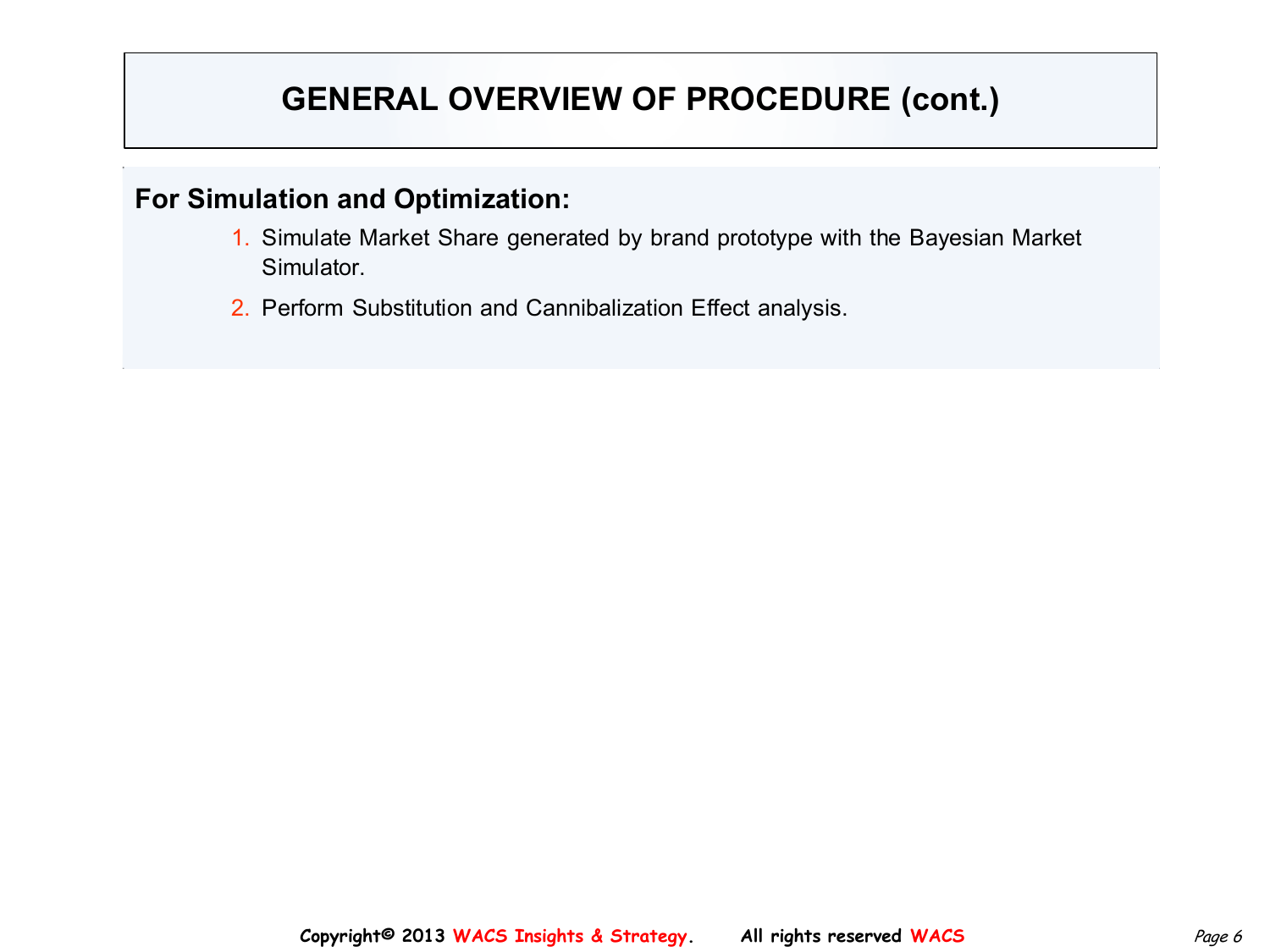## **PROCEDURE**

### **Step 1**:

• Consultation meeting with Brand Management Team Stakeholders:

- $\checkmark$  Identification of general issues with respect to previous studies/tests; selection of variables to be inputted into algorithm
- $\checkmark$  Review of vocabulary of sensory, benefits, claims and emotions
- $\checkmark$  Understanding of R&D needs/plans for coming year; understanding nature of simulations

### **Step 2**:

- Audit of previous tests, studies, questionnaires
- Examination of data files from all past studies, tests
- Identification and extraction of selected variables based on previous consultations, discussions with Brand Management Team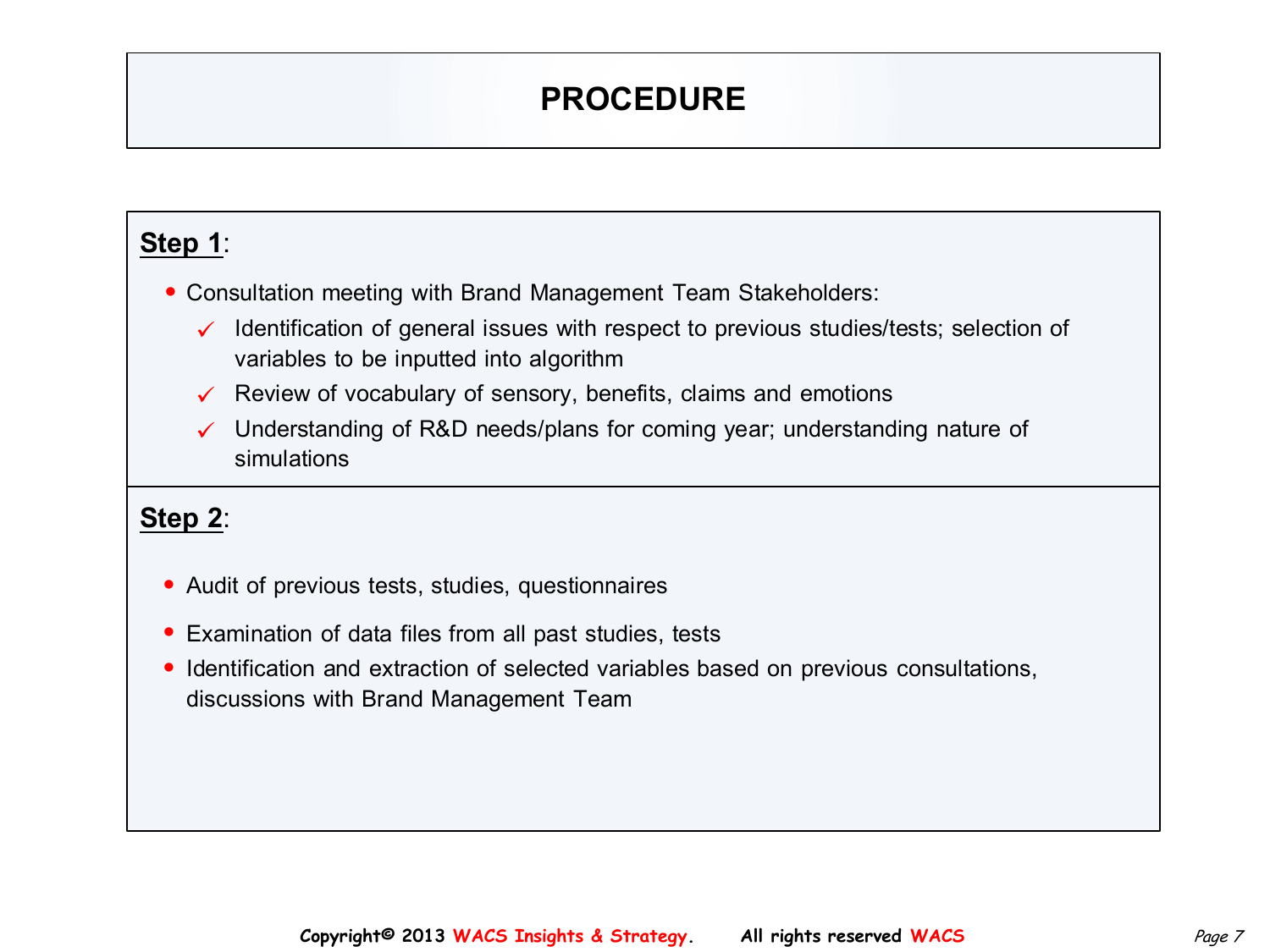## **PROCEDURE (cont.)**

#### **Step 3**:

- Collection, arranging and cleaning data
- Development of data matrices
- Data augmentation and averaging

#### **Step 4**:

- Bayesian statistical analysis:
	- $\checkmark$  To gain understanding of consumer acceptance of goods.
		- $\triangleright$  Determine the characteristic distribution of each input variable. Very important to know as much as possible about each variable. Incorrect assumptions about how a given variables values are distributed could invalidate the model.
		- $\triangleright$  Determine the associated distribution parameters of each input (a) The mean & SD for normally distributed inputs, (b) the likelihood of each value for binary inputs (such as yes/no states for emotions along with their likelihood of occurring (c) define the min and max values for uniformly distributed inputs (e.g., manufacturing costs), the min and max values and the most likely to occur values for triangular distributions (associated with variables like sales history and inventory levels).
	- Development of External Preference Mapping
	- Fitting the consumer data in the sensory space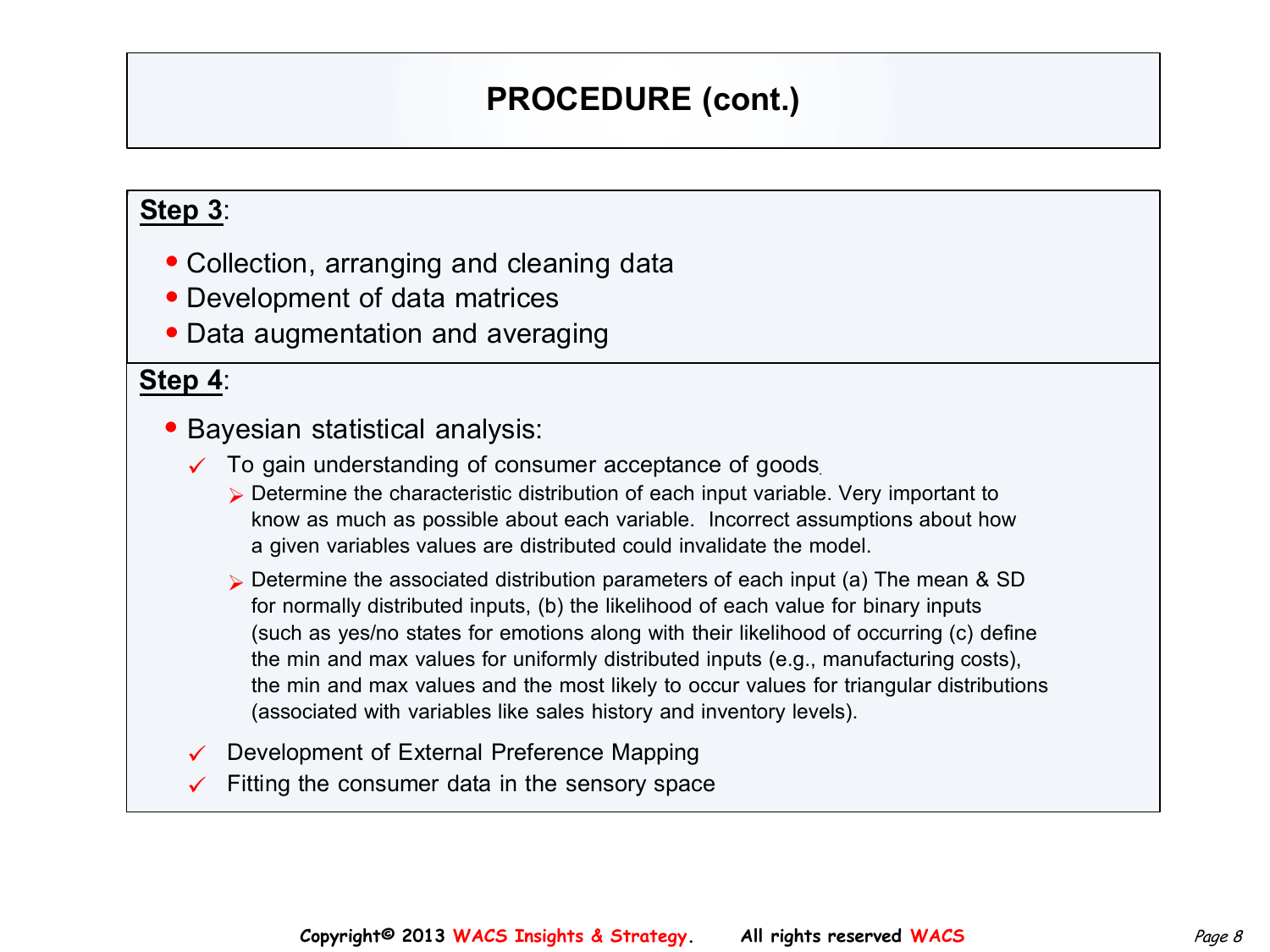## **PROCEDURE (cont.)**

#### **Step 5**:

• Development of Predictive Model

### **Step 6**:

• Implement market simulations and optimizations as requested by Brand Management Team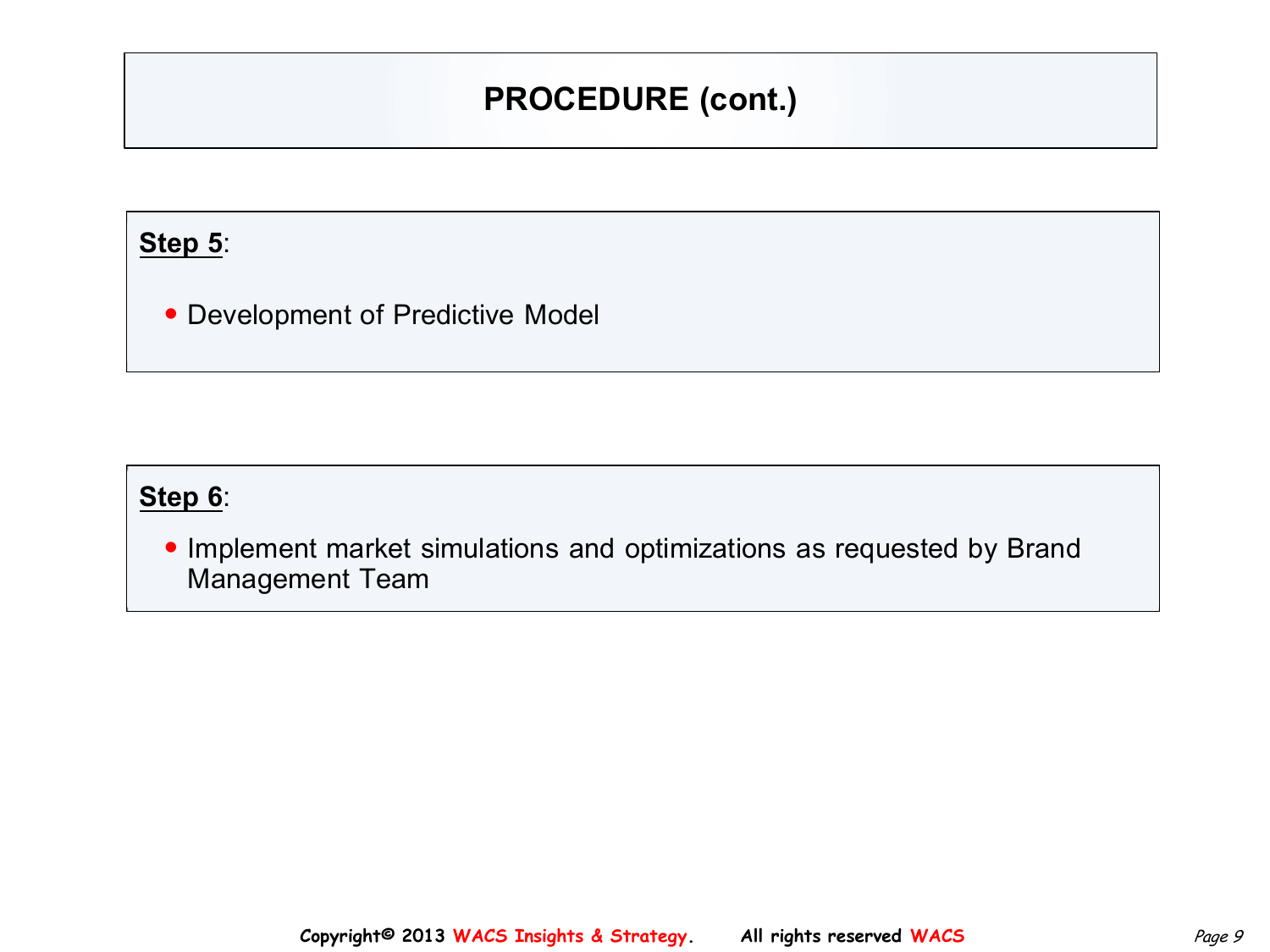### **BENEFITS OF OUR SOFTWARE AND MODELING APPROACH**

We employ what is known as a Bayesian Network approach to developing a predictive model and market simulator. It is superior to all other simulation model options: it is the fastest to implement, most accurate, cost efficient, robust, predictive, reliable, sensitive, and flexible compared against any other simulation option (e.g., Monte Carlo methods, Choice-Based Simulation, basic regression options):

- It provides the most reliable prediction of market share, trial for a new or reformulated product
- It is the most cost efficient option since it yields greater face validity (reflecting marketplace sales performance), hence there is less need to spend money updating the model with re-run surveys to reflect marketplace realities
- The market is never static, always dynamic. With our approach, it is most amenable to update simulations by inputting variables such as revised pricing, sales volume promotion activity and buzz levels to have the model reflect current conditions
- It is the most proficient model for simulating response to competitive efforts, based on inputting sales data, promotion activity, social media levels, etc.
- Of course if you've worked with this sort of data before ,you're probably aware that there are strong "halo effects" (multi-collinearity) present in the data (i.e. a strong concept gets high ratings almost across the board on the independent variables while a weak concept gets lower ratings almost across the board).
	- o This kind of data pattern wreaks havoc on regression analysis by causing multicollinearity— In a nutshell, it can cause very unstable weights and even weights with the wrong sign.
	- o As a result, our Bayesian approach uses robust methods to counteract the multicollinearity issues we expect to be present in such data. Since no assumptions need to be made regarding the form of links between variables, potentially nonlinear or multicollinear patterns are therefore not an issue for model estimation or simulation.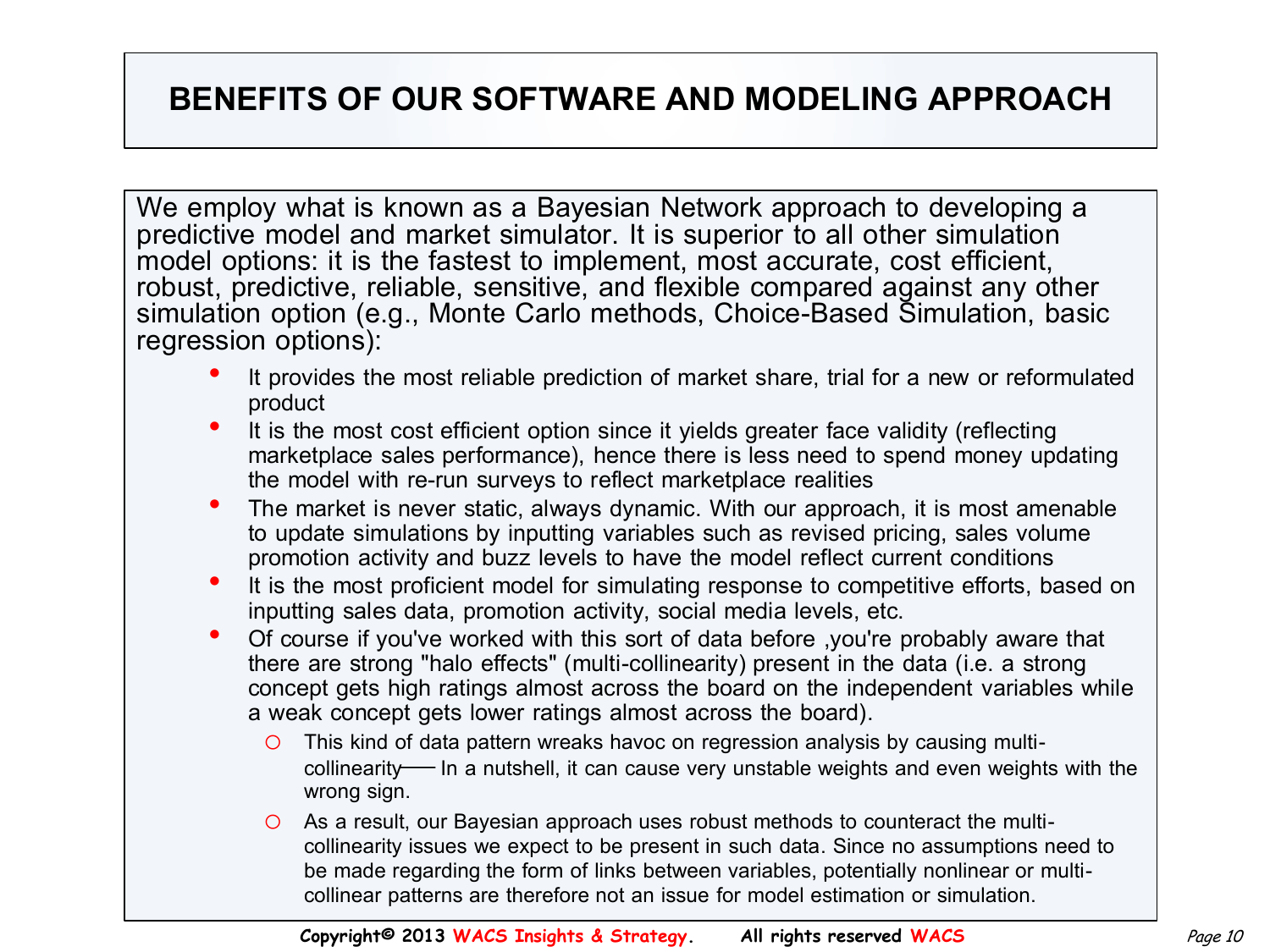### **MATERIALS NEEDED IN ORDER FOR WACS I & S TO BEGIN MODEL DEVELOPMENT**

- 1. All previous data files for tests, studies containing the key attribute variables which will comprise the algorithm used for simulation
- 2. Tab specifications, data layout maps used to array data, produce tabulations, files
- 3. All related questionnaires used for such tests, studies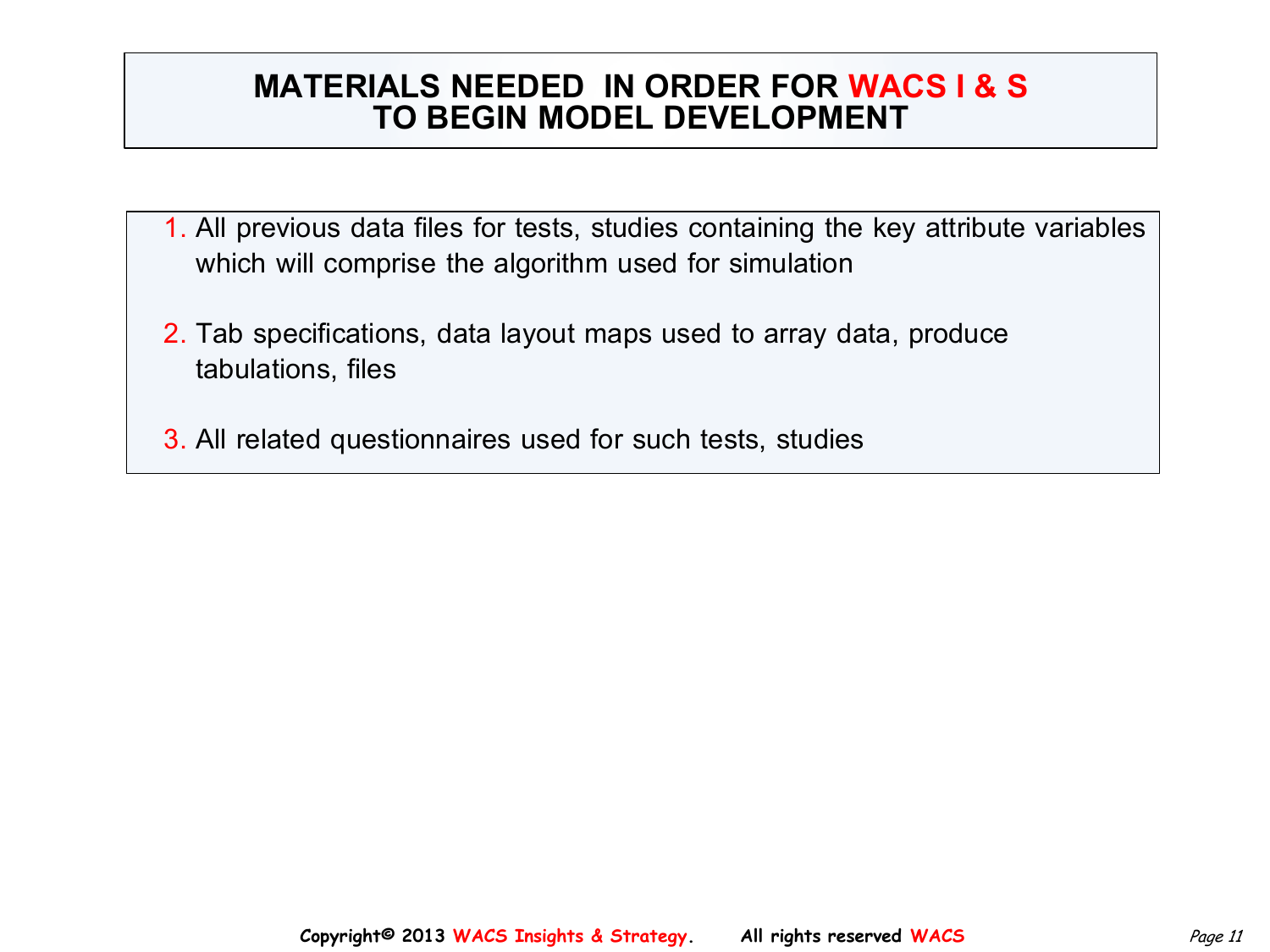## **TIMING**

#### **TOTAL TIME REQUIRED**: 5.2 Working Weeks from start through initial simulations

### **Step 1**:

- Consultation with Stakeholders:
	- $\checkmark$  Identification of general issues with respect to previous studies/tests; selection of variables to be inputted into algorithm
	- $\checkmark$  Review of vocabulary of sensory, benefits, claims and emotions
	- $\checkmark$  Understanding of R&D needs/plans for coming year; understanding nature of simulations

#### **TIME REQUIRED**: 1 Day

#### ֺ֖֚֝֬ **Step 2**:

- Audit of previous tests, studies, questionnaires
- Examination of data files from all past studies, tests
- Identification and extraction of selected variables based on previous consultations, discussions with Brand Management Team

#### **TIME REQUIRED**: 1 Week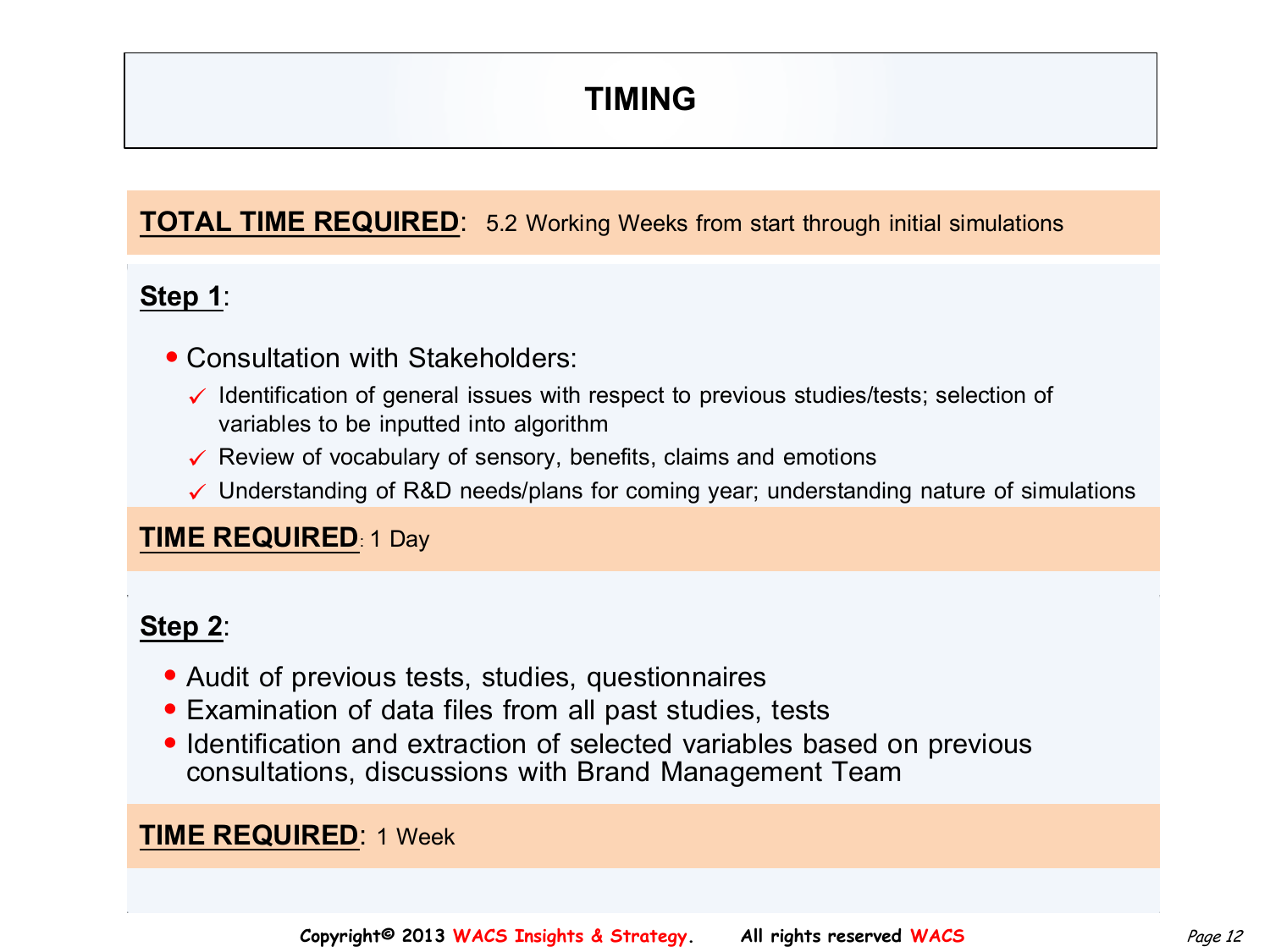## **TIMING (cont.)**

#### **OF WORK WEEKS REQUIRED: Step 3**:

- Collection, arranging and cleaning data
- Development of data matrices
- Data augmentation and averaging

#### **TIME REQUIRED**: 1 Week

#### **Step 4**:

- Bayesian statistical analysis:
	- $\checkmark$  To gain understanding of consumer acceptance of goods.
		- $\triangleright$  Determine the characteristic distribution of each input variable. Very important to know as much as possible about each variable. Incorrect assumptions about how a given variables values are distributed could invalidate the model.
		- $\triangleright$  Determine the associated distribution parameters of each input (a) The mean & sd for normally distributed inputs, (b) the likelihood of each value for binary inputs (such as yes/no states for emotions along with their likelihood of occurring (c) define the min and max values for uniformly distributed inputs (e.g., manufacturing costs), the min and max values and the most likely to occur values for triangular distributions (associated with variables like sales history and inventory levels).
	- $\checkmark$  Development of External Preference Mapping
	- $\checkmark$  Fitting the consumer data in the sensory space

#### **TIME REQUIRED**: 1 Week

**Copyright© 2013 WACS Insights & Strategy.** All rights reserved WACS *Page 13*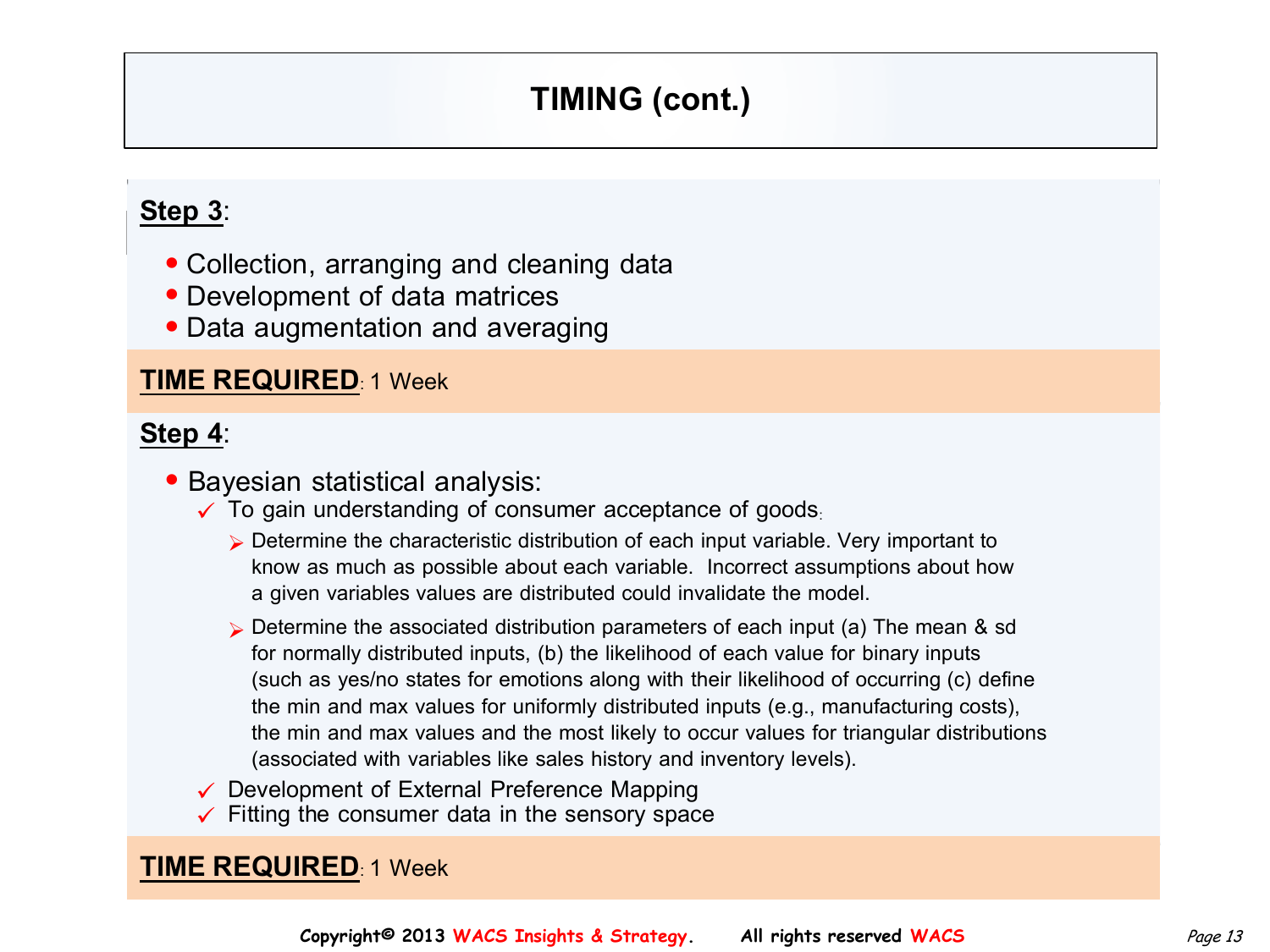## **TIMING (cont.)**

### **Step 5:**

• Development of Predictive Model

**TIME REQUIRED**: 1 Week

**Step 6**:

• Implement market simulations as requested by Brand Management Team

**TIME REQUIRED**: 1 Week

**TOTAL TIME REQUIRED**: 5.2 Working Weeks from start through initial simulations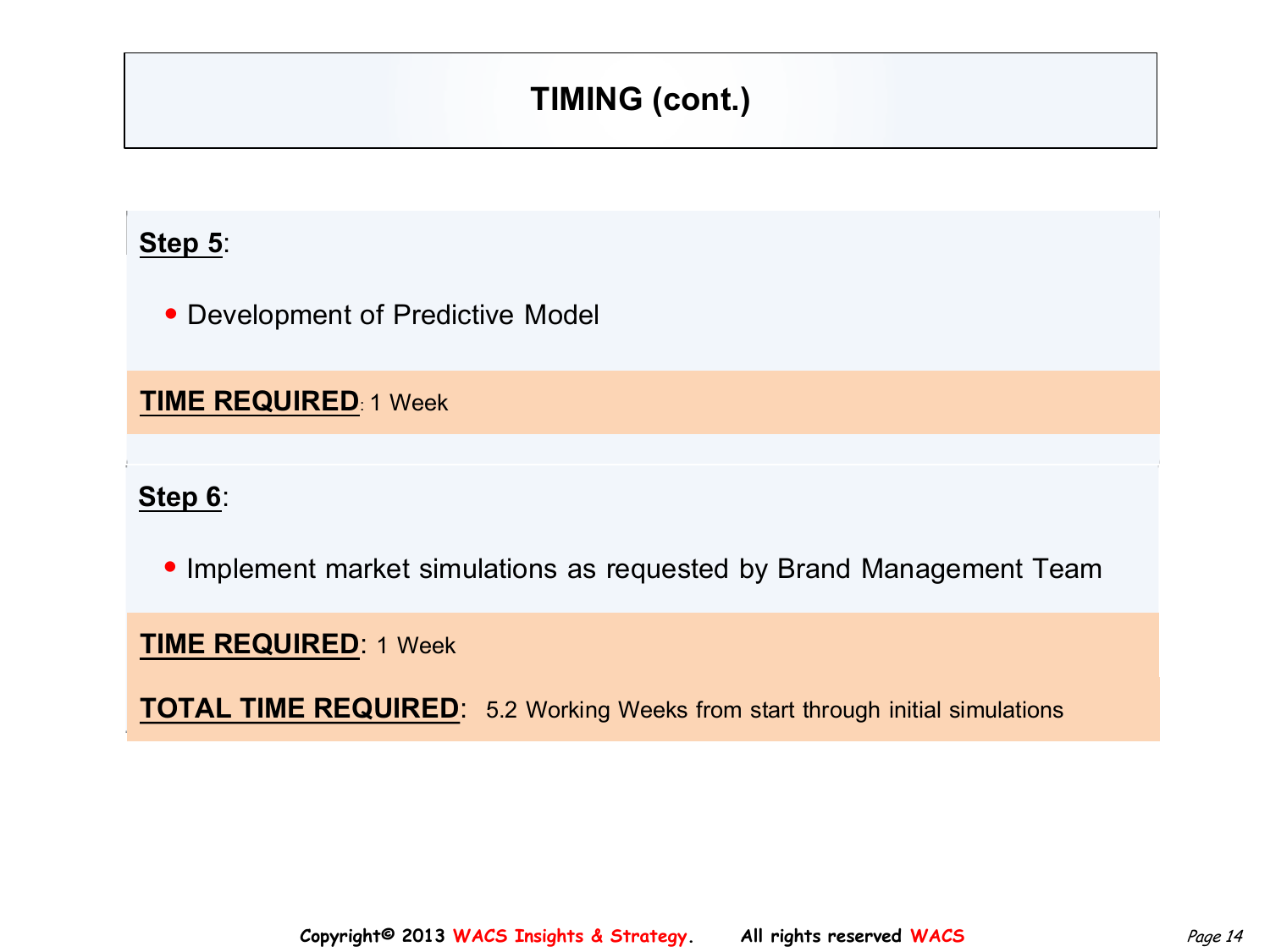## **COSTS**

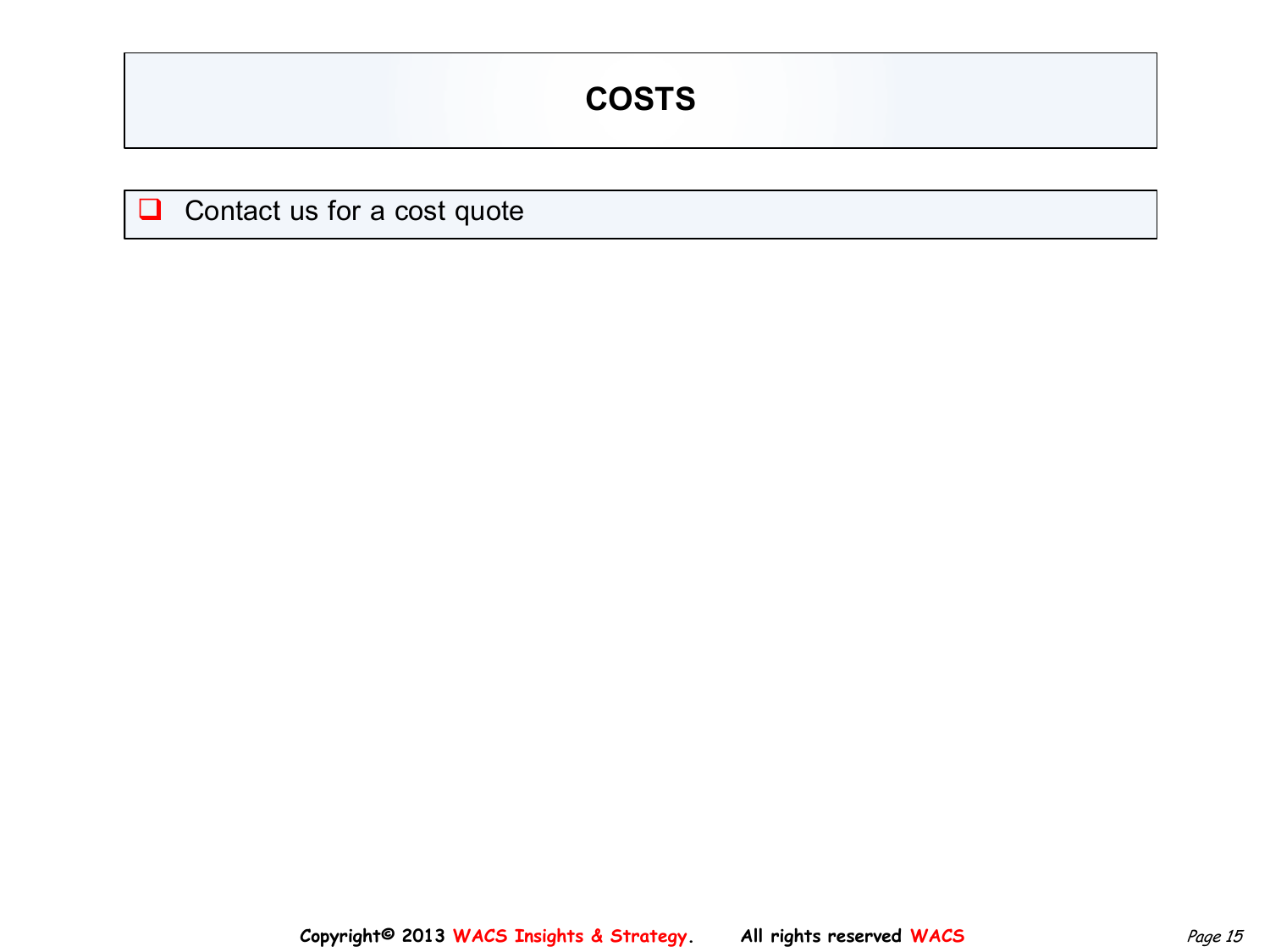## WACS I & S SIMULATION MODELING DEVELOPMENT PROJECT MANAGEMENT TEAM

**Total involvement of both principals towards project completion**

**Major points of contact on all projects will be Art Savitt, WACS CEO Jim Frisch, PhD, WACS President**

**Jim Frisch has over 30 years of professional market research experience. Jim has served in a number of executive and managerial level positions:**

- **•WACS I & S (President: June 2002)**
- **•Wolf\*Altschul\*Callahan-SVP/Director of Research**
- **•Citibank (Research Director)**
- **•Final Analysis-VP**
- **•Young and Rubicam-Associate Research Director**
- **•Heller Research-Associate Research Director**
- **•Sherman Group-Project Manager**
- **•Education: LIU (AB), University of California, Berkeley (PhD in Psychology)**
- **•[www.linkedin.com/pub/jim-frisch/5/152/27b](http://www.linkedin.com/pub/jim-frisch/5/152/27b)**

**Art Savitt has held the following executive level positions:**

- **•WACS I & S (CEO: June 2002)**
- **•Audits & Surveys Worldwide-SVP Client Services**
- **•Wolf\*Altschul\*Callahan-EVP/Director of Client Services**
- **•Simmons MRB-SVP Client Services**
- **•Beaumont Organization-EVP MRD/Client Services**
- **•Ted Bates/Worldwide-SVP, MRD**
- **•D'Arcy DeGarmo Advertising-VP, MRD**
- **•Grey Advertising-MRD**
- **•Education: Washington U., St. Louis (AB Psychology), Doctoral Program at Columbia University (Social Psychology)**

**•[www.linkedin.com/in/azsavittceowacsurveystratcons](http://www.linkedin.com/in/azsavittceowacsurveystratcons)**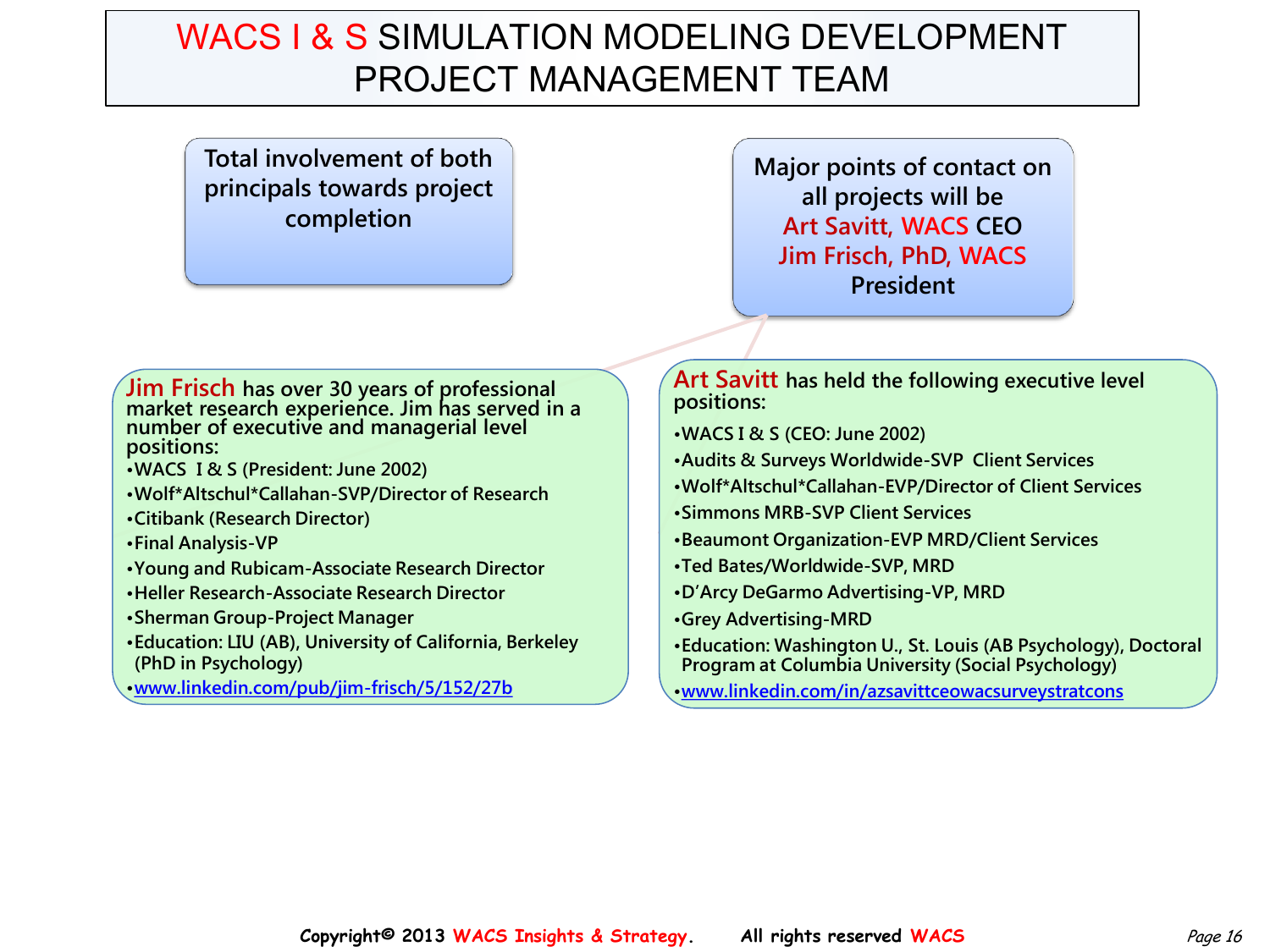## WACS I & S SIMULATION MODELING DEVELOPMENT PROJECT MANAGEMENT TEAM (cont.)

**Art Savitt and Jim Frisch, supported by Fred Mavinga, WACS I & S Statistician**

**Fred Mavinga has over 20 years of professional market research experience and has served in a number of executive and managerial level positions: •WACS I & S (Statistical Consultant) •The Pert Group (VP, Advanced Analytics) •MSR Group (Omaha, NE); (VP Market Science/Sr. Methodologist) •Yankelovich (Director of Research) •TNS-NFO (Statistical Consultant) •International Monetary Fund (Research Economist) •Federal Reserve Bank (Research Economist)**

**•Sherman Group-Project Manager •Education: Temple U., (AB), University of Pennsylvania, (PhD in Advanced Econometrics) •[http://www.linkedin.com/profile/view?id=13719740&lo](http://www.linkedin.com/profile/view?id=13719740&locale=en_US&trk=tyah)**

**[cale=en\\_US&trk=tyah](http://www.linkedin.com/profile/view?id=13719740&locale=en_US&trk=tyah)**

#### **Specializations:**

Multivariate and Logistic Regression Analyses Bayesian Belief Network Modeling Segmentation, Classification and Regression Tree Bayesian Modeling Average Discrete Choice and Price Optimization Modeling Hierarchical Bayesian Modeling PLS and Structural Equation Modeling Optimization and Ad Assess Modeling Econometric Modeling and Forecasting Brand Equity Modeling Life-time Value and Customer Churn Modeling Predictive Modeling and Data Mining Marketing Mix Modeling and Market Potential evaluation Multidimensional Scaling Analysis Product Optimization, Concepts Testing and TURF Brand Positioning and Consolidation